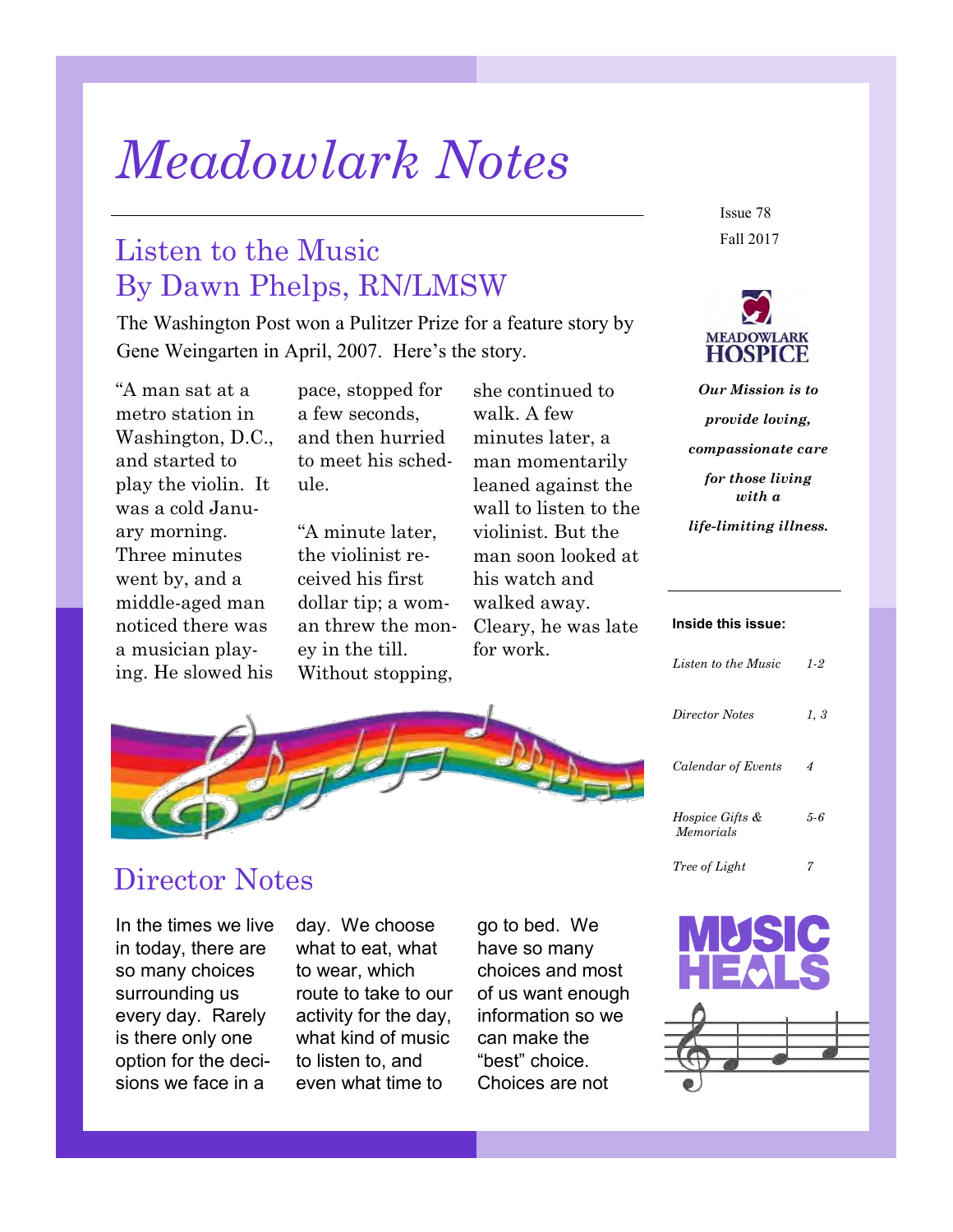### Listen to the Music.....  $(contd from pgr)$

"The one who paid the most attention was a three-year-old boy. His mother tried to nudge him along, but the child kept stopping to listen to the music. Finally, the mother pushed hard. The child continued to walk but kept turning his head to watch the violinist play. Several other children tried to stop to listen, but all the parents without exception forced their children to move on.

"In the forty-five minutes the musician played, only six people stopped and stayed for a while. Some gave him money but continued to walk their normal paces. He collected a total of \$32. When he finished playing, silence took over, but no one noticed it. There was no recognition, no applause.

"In the forty-five minute concert, the violinist played six pieces by Bach while thousands of people passed through the station. No one knew that the violinist was Joshua Bell, one of the best musicians in the world. He played one of the most intricate pieces ever written on a violin worth 3.5 million dollars. Two days before playing in the subway, Joshua Bell sold out all the seats in a theatre in Boston; the seats averaged \$100 each.

"This is a real story. Joshua Bell's incognito performance in the metro station was organized by the Washington Post as part of a social experiment about perception, taste, and priorities. The outlines were: In a commonplace environment at an inappropriate hour, do we perceive beauty? Do we stop to appreciate it? Do we recognize talent in an unexpected context?

"One of the possible conclusions from this experiment could be: If we do not have a moment to stop and listen to one of the best musicians in the world playing the best music ever written, how many other things are we missing?"

In the above true story, the children, rather than their parents, seemed to realize that something great was going on right under their noses. But the parents all hustled their children along.

After a loss, in a sense, it may feel that the music has stopped in our lives. The pain of grief and loss can, in a sense, dull the "music" that may be around us every day. Life may even feel hopeless and purposeless, at least initially.

Sometimes we too, like those at the metro station, live our lives at such break-neck paces that we scarcely take time to appreciate the beauty in the world. Maybe it is time to start slowing down, to pause, and "listen to the music."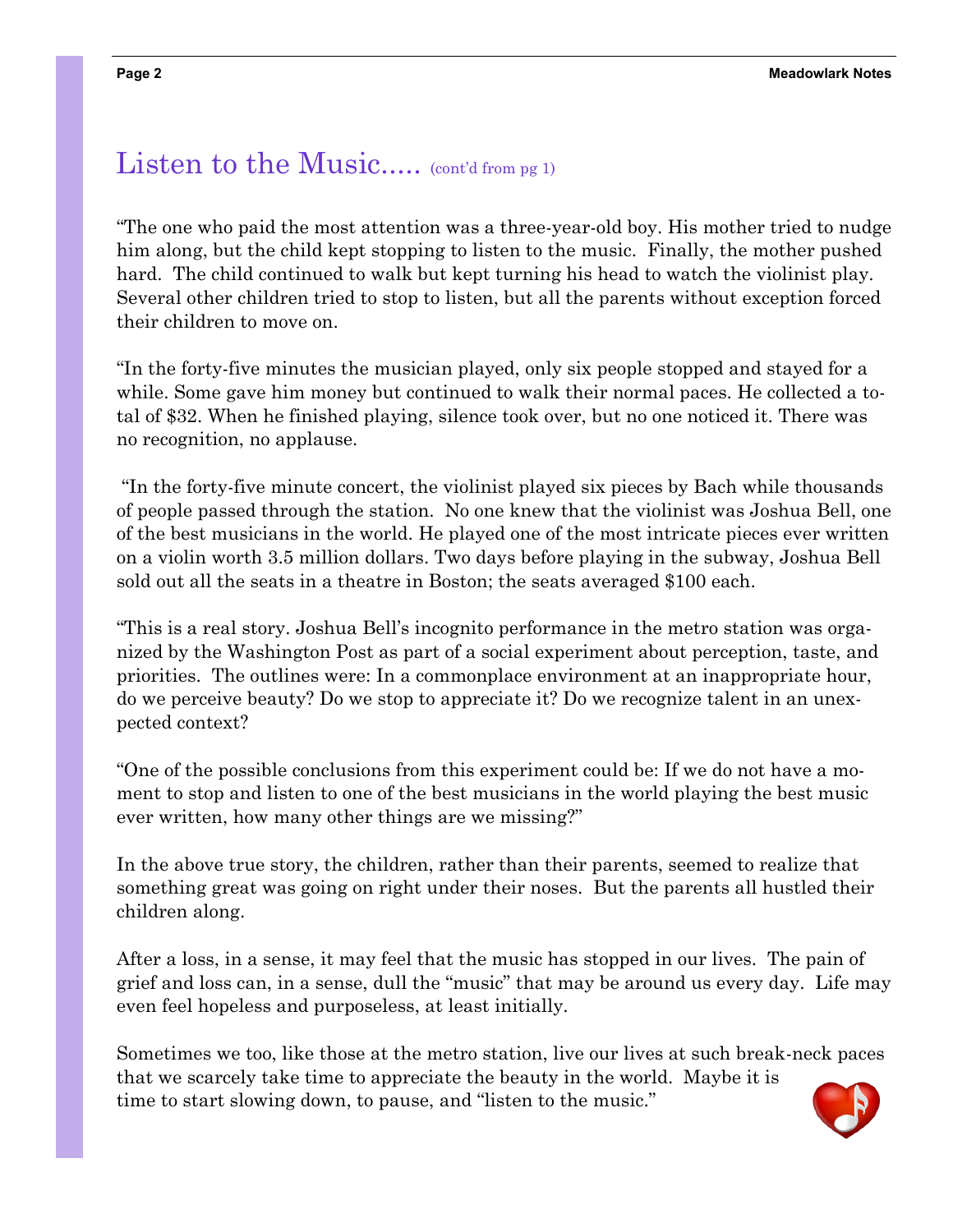### Director Notes..... (cont'd from pg 1)

tied to certain age groups. Even my nine year old is deeply concerned about making the right choices. Some choices are easy and other choices require more deliberation.

Hospice care is a choice. People have the choice as to whether or not they want hospice present during their final journey. In some areas, people also have a choice as to which hospice care provider will be with them if they choose that direction. Meadowlark Hospice feels blessed for the opportunities we are given to be a part of the lives of the patients and families we serve. Each and every patient that touches our lives is with us for years to come. Always remembered, never forgotten.

We serve a large community, and as an organization we find it important to not have our service providers based solely out of our central location in Clay Center, KS. We utilize attending providers, home health agencies, DME companies, pharmacies, volunteers, and staff members who live in or are located throughout our entire service area. The relationships we build with people in each individual town within our service community are so important to us.

Our Tree of Light and Memorial Ceremonies are a special time to remember and honor loved ones. Our ceremonies are held in six different locations in our territory. This allows families to have the opportunity during the holiday season to remember their loved one and others in their community whom have passed.

Bereavement support groups are a place that many have turned to when coping with the loss of their loved one. It is important to us that the bereavement groups are easily accessible for those who find comfort in that type of support. Meadowlark Hospice social workers provide groups in Clay Center, Belleville, and Marysville for families of hospice patients as well as other community members seeking comfort. Meadowlark Hospice also supports community bereavement groups in Concordia and Washington.

Another unique aspect of the Meadowlark Hospice program is the mailing series that we have available to send for the first year after the loss of a loved one. The series is called "Pathways through Grief" and our very own Dawn Phelps wrote the series. It is a very touching series and provides comforting words during the first year after a loss. It is a mailing series that is available nationally and we feel privileged that it originated from one of our very own team members.

Meadowlark Hospice is here to provide loving and compassionate end-of-life care for you and the ones you love. We offer emotional and spiritual support to our patients and their loved ones. Our staff is trained to monitor and control symptoms related to terminal illness. We also provide bereavement care for the loved ones left behind. The staff of Meadowlark Hospice is passionate about the work we do and the comfort we are able to provide our patients and their families. Thank you for the opportunity to be your choice for hospice care.

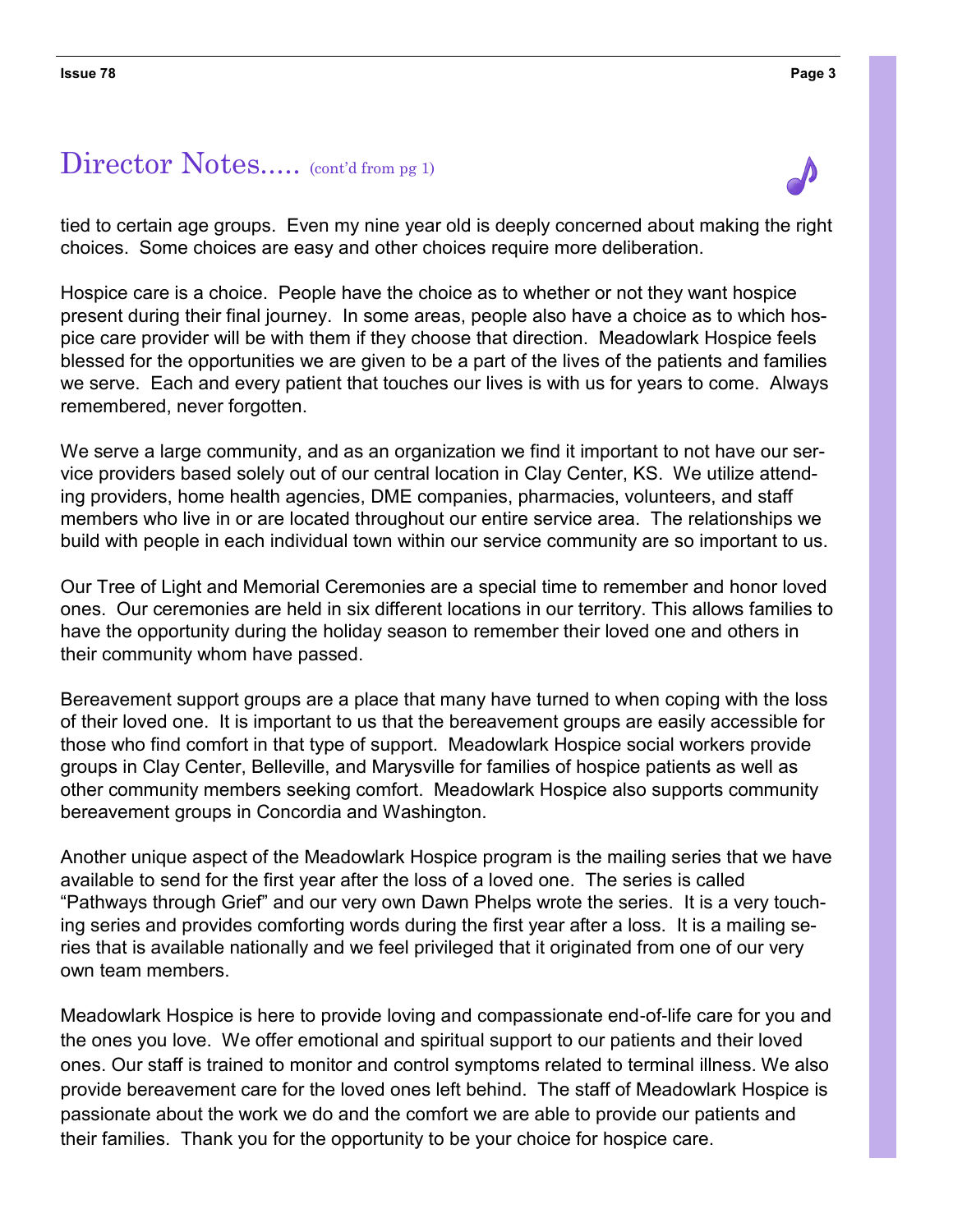### Calendar of Events

| Oct 9         | $1:00$ pm   | Concordia Volunteer Continuing Education                                                                                         |
|---------------|-------------|----------------------------------------------------------------------------------------------------------------------------------|
| Oct 9         | 3:00 pm     | Belleville and Republic Volunteer Continuing Education at Republic                                                               |
| Oct 9         | 6:30 pm     | Concordia Bereavement Support Group (community-sponsored) - Episcopal Parish Hall, 117 W 8th -<br>Call Judy Lambert 785-243-4454 |
| Oct 10        | 4:30 pm     | Clay Center Bereavement Support Group - Meadowlark Hospice office                                                                |
| Oct 12        | 7:00 pm     | The Grief Support Group (community-sponsored) - 214 W 2nd, Washington - Call Terri Clark<br>785-325-3200                         |
| Oct 16        | $11:00$ am  | Clay Center Volunteer Continuing Education                                                                                       |
| Oct 17        | $9:30$ am   | Washington Volunteer Continuing Education                                                                                        |
| Oct 17        | <b>Noon</b> | Marysville Volunteer Continuing Education                                                                                        |
| Oct 17        | 2:00 pm     | Frankfort Volunteer Continuing Education                                                                                         |
| Oct 19        | 5:30 pm     | Belleville Bereavement Support Group - Library, 1327 19th Street                                                                 |
| Oct 26        | $4:30$ pm   | Marysville Bereavement Support Group - South Plaza of CMH - use N door                                                           |
| Nov 9         | 7:00 pm     | The Grief Support Group (community-sponsored) - 214 W 2nd, Washington - Call Terri Clark<br>785-325-3200                         |
| Nov 13        | $1:00$ pm   | Concordia Volunteer Continuing Education                                                                                         |
| Nov 13        | 3:00 pm     | Belleville and Republic Volunteer Continuing Education at Belleville                                                             |
| Nov 13        | 6:30 pm     | Concordia Bereavement Support Group (community-sponsored) - Episcopal Parish Hall, 117 W 8th -<br>Call Judy Lambert 785-243-4454 |
| Nov 14        | $4:30$ pm   | Clay Center Bereavement Support Group - Meadowlark Hospice office                                                                |
| Nov 16        | 5:30 pm     | Belleville Bereavement Support Group - Library, 1327 19th Street                                                                 |
| Nov 20        | $11:00$ am  | Clay Center Volunteer Continuing Education                                                                                       |
| <b>Nov 21</b> | $9:30$ am   | Washington Volunteer Continuing Education                                                                                        |
| <b>Nov 21</b> | Noon        | Marysville Volunteer Continuing Education                                                                                        |
| <b>Nov 27</b> | 11:00 am    | Concordia Tree of Light/Memorial Ceremony - First Christian Church                                                               |
| <b>Nov 27</b> | $2:00$ pm   | Republic County Tree of Light/Memorial Ceremony - Belleville United Methodist Church                                             |
| Nov 30        | $4:30$ pm   | Marysville Bereavement Support Group - South Plaza of CMH - use N door                                                           |
| Dec 2         | 11:00 am    | Washington Tree of Light/Memorial Ceremony - Washington County Hospital                                                          |
| Dec 2         | 3:00 pm     | Marysville Tree of Light/Memorial Ceremony - Cambridge Place                                                                     |
| Dec 3         | $2:00$ pm   | Clay Co./Riley Co. Tree of Light/Memorial Ceremony - First Baptist Church, Clay Center                                           |
| Dec 7         | 7:00 pm     | Frankfort Tree of Light/Memorial Ceremony - Public Library                                                                       |
| Dec 11        | 6:30 pm     | Concordia Bereavement Support Group (community-sponsored) - Episcopal Parish Hall, 117 W 8th -<br>Call Judy Lambert 785-243-4454 |
| Dec 12        | 4:30 pm     | Clay Center Bereavement Support Group - Group will eat together - Meadowlark Hospice office                                      |
| Dec 14        | 7:00 pm     | The Grief Support Group (community-sponsored) - 214 W 2nd, Washington - Call Terri Clark<br>785-325-3200                         |
| Dec 21        | 5:30 pm     | Belleville Bereavement Support Group - Group will eat together, Place TBA                                                        |
| Dec 28        | 4:30 pm     | Marysville Bereavement Support Group - South Plaza of CMH - use N door                                                           |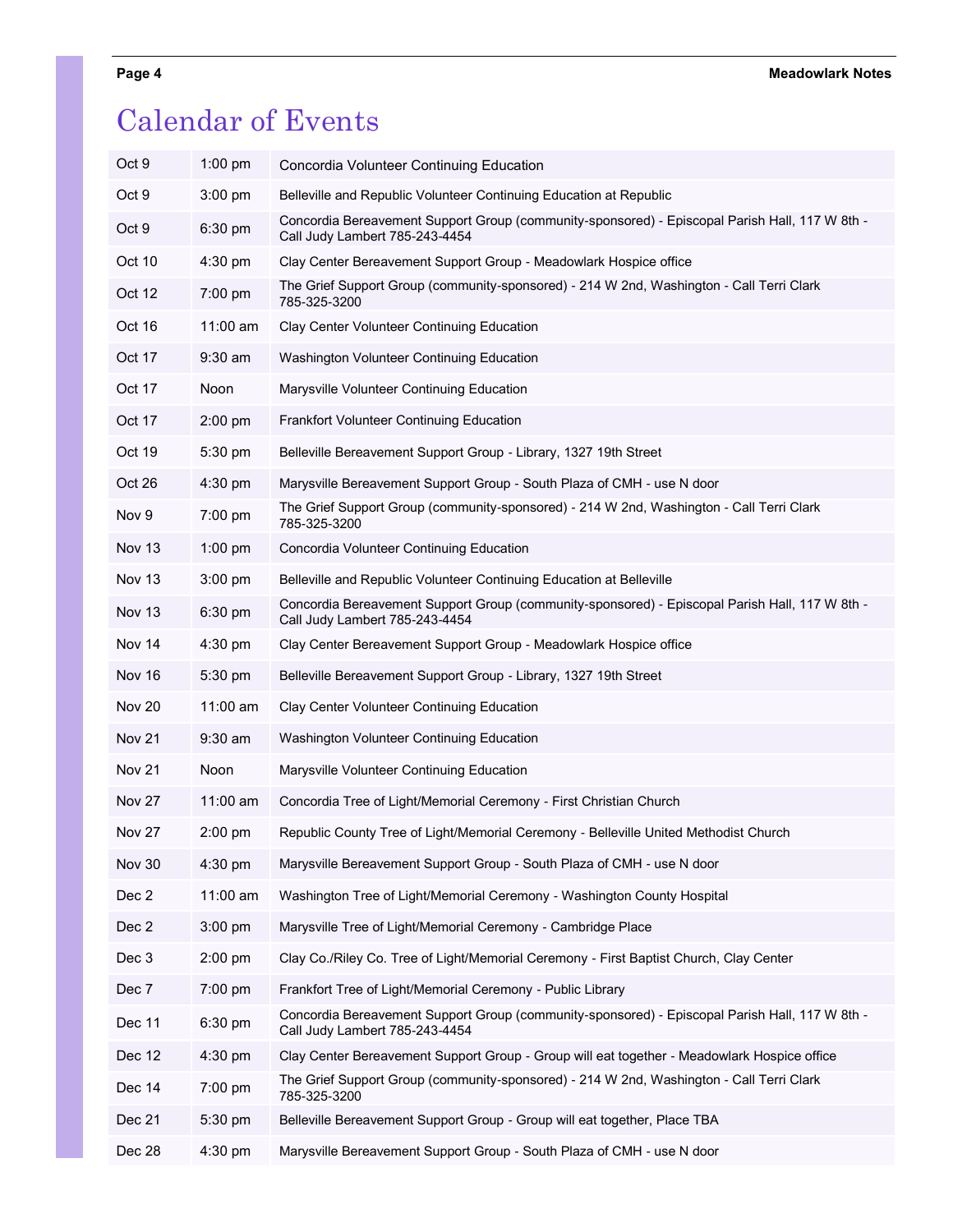### Hospice Gifts & Memorials

#### *Your memorial gifts honor your loved ones and help others!*

#### **HOSPICE GIFTS**

Braxton Williams Benefit- Tiffany & Ryan Williams Cecil & Esther Cromwell- In Honor of Clyde & Rita Wollenberg Dorothy Richardson Dolores Wassenberg

#### **MEMORIALS**

WYNN BAUER Roy & Linda Henry EUGENE "GENE" CARLSON The Family of Eugene Carlson REVA COASH RS Electric Fund WILLIAM "BILL" CYPHERS Bill Cyphers Memorial Paul & Delores Blochlinger Central National Bank- Concordia Clay County Medical Center Anita Cyphers Richard & Phyllis Cyphers Charles & Denise Cyr Mary DeLude Annette Gopalan Mark & Theresa Gram Gale & Barbara Longenecker Wayne Ruud Doyle & Linda Scott Mike & Connie Tholstrup Clyde & Rita Wollenberg PEGGY DETTMER Friends & Neighbors Doug Thomas MICHAEL DEWITT Kurt & Sara Hudson & family Al & Judy Hudson Mindy & Dan LaFontaine & family PATRICIA DUNMIRE George & Pam Abel

Barry Dunmire Clayton & Sarah Fain Larry & Kathleen Krob Jared & Beka Meitler William & Beth Olson Ailene Redding Jeff & Denise Thode DOROTHY FISCHER Sandra Bostwick JUANITA FRAGEL Scott & Monica Anderson Rosalie Babb Darold & Janet Bolton Renae Bruna Dennis & Cathy Cashier Vella Connell Brenda Cottrell Rick & Kandyce Cudney Marcine Duensing Melvin & Arlene Duensing Delmo Fragel David & Betty Friedrichs Friends & Neighbors Galloway, Wiegers & Brinegar, P.A. Joe & Penny Howell Rodney & Katherine Imhoff John Jr. & Samileen Kirkland Bette Lammerding Bruce & Theresa Leonard Gary & Cathy Lindquist Tom & Anita O'Neil John & Pamela Schmidt Delmar & Karen Schotte Melvin & Patricia Schuette Buff Slupianek Bradley & Barbara Timmons William & JoAnn Walcott Galen & Vickie Walters Dan & Ronda Wassenberg Leonard & Beth Wolfe S.L. Wullschleger

...PATRICIA DUNMIRE

Christopher & Debra Caudill Fred Friedrichs Marysville Livestock Inc. Anna Shaffer Joseph & Shari Werner IONE GILBERT Lyle & Dorothy Anderson Michael & Deborah Brown Anita Cline Croce & Co Accountancy Corp Friends & Neighbors Robert Heilman Ione Gilbert Memorial Orcena Jurey Mark & Susan Meier Gwen Miller Homer Naumann Dallas & Evelyn Nelson Trudy Reed Rachel Ross Marjorie Sanneman MARILYN GOODWIN Gwen Miller WAYNE HAFNER Randy & Cathy Hafner Wanda Hafner EUGENE "GENE" LEON Rosemary Anderson David & Linda Bogart Charles & Elaine Bowers Edward & Elsie Brummett Central National Bank- Concordia Wanda Davenport Ronald & Barbara Davis Mr. Leslie & Mrs. Janice Dethloff James & Marilyn Douglass Lana Ellis Lou & Diana Frohardt Kenneth Johnson K.S. Eby & T. Koester

RUTH FRIEDRICHS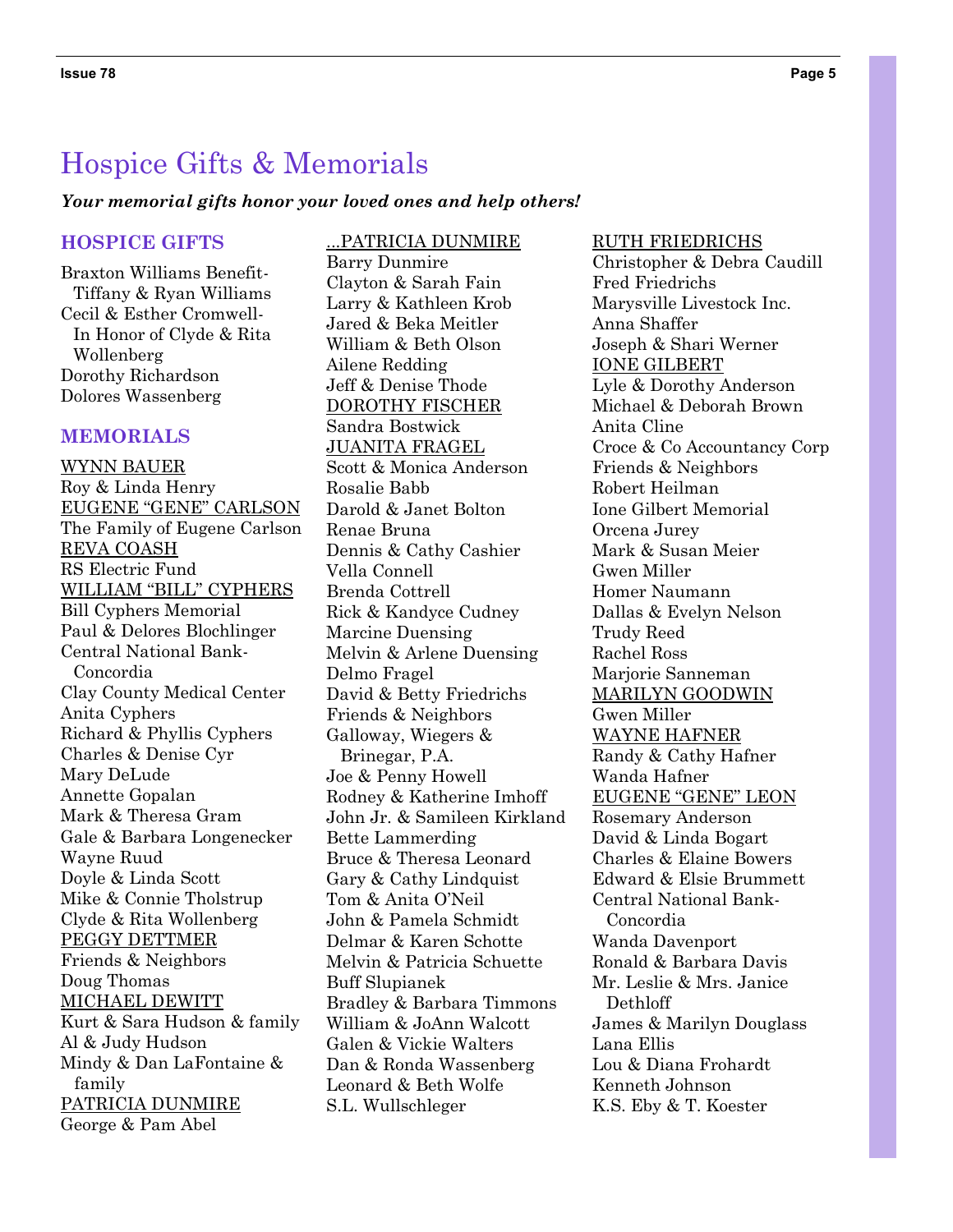### Hospice Gifts & Memorials

#### *Your memorial gifts honor your loved ones and help others!*

...EUGENE "GENE" LEON DeLawrence & Candace Lundberg Emil & Tilly Peterson Roger & Norma Verdon Russ & Jamie Weibert LORA LEE LINK The Family of Lora Lee Link KAREN NUTSCH Merle Bernasek

BERNIECE SCHREIBER Anonymous Donor MAX SCOFIELD Terry & Brenda Alstatt Gene & Bobbie Johnson Max Scofield Memorial Russell Malm & Flora Ott Randy Paugh Kenneth & Betty Stephen Donald & Doris Wiens

DEAN VATHAUER Dolores Vathauer EUGENE "GENE" WASSENBERG Gene Wassenberg Memorial PEGGY WEIDMAN Friends & Neighbors



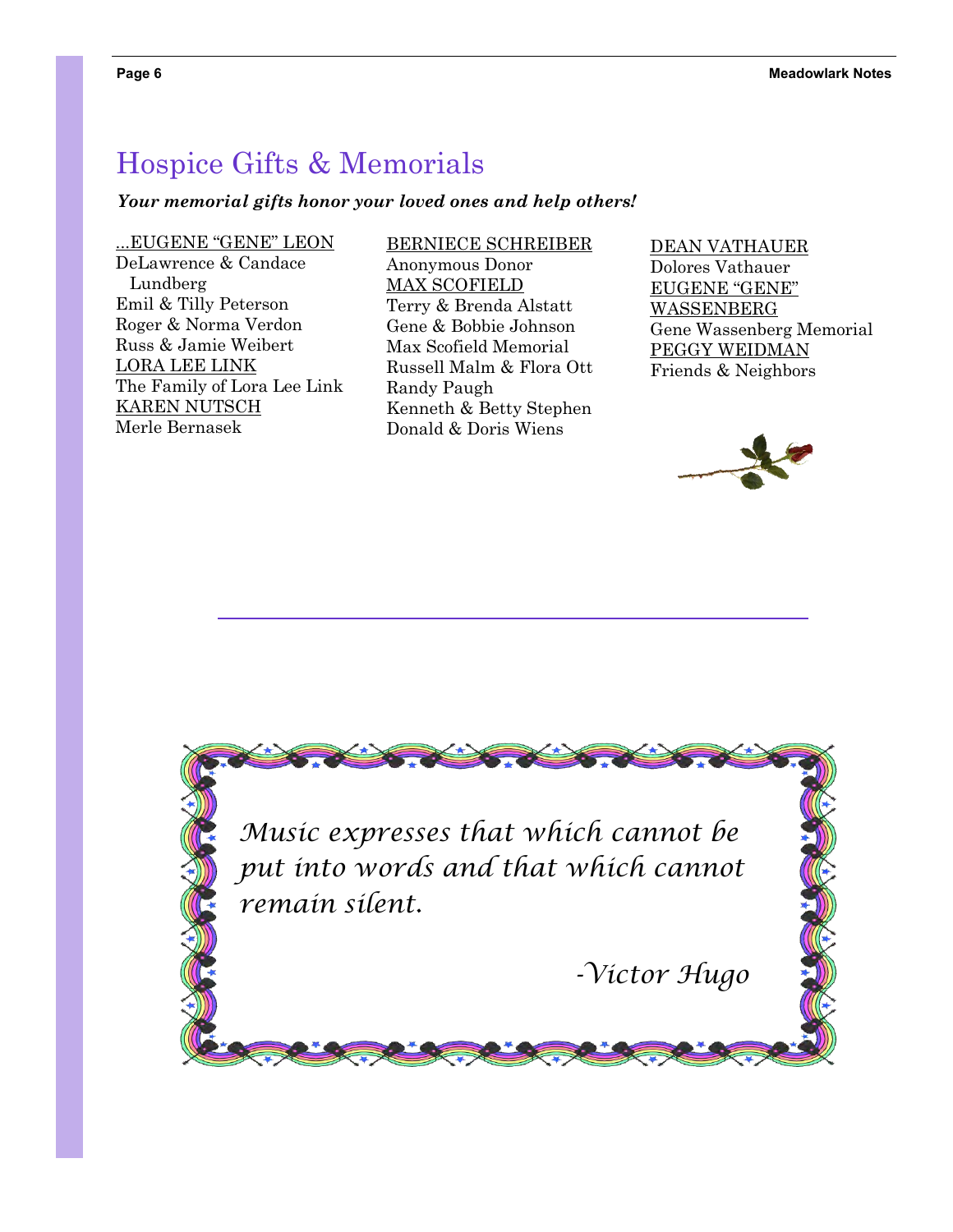## *MEADOWLARK HOSPICE TREE OF LIGHT 2017*

Please join us at the Tree of Light Ceremony in your Community

CONCORDIA November 27th at 11:00 a.m. 1st Christian Church REPUBLIC CO. @ BELLEVILLE November 27th at 2:00 p.m. United Methodist Church WASHINGTON December 2nd at 11:00 a.m. Washington Co. Hospital



MARYSVILLE December 2nd at 3:00 p.m. Cambridge Place CLAY CENTER/RILEY December 3rd at 2:00 p.m. First Baptist Church FRANKFORT December 7th at 7:00 p.m. Public Library

Please tune in to KISS FM 94.9, KCLY 100.9 and Topeka television stations for cancellations

Your purchase of a memorial will aid Meadowlark Hospice in helping people live their final days with dignity and comfort at home, or a homelike setting among family and friends.



**Please clip coupon and mail to: Meadowlark Hospice 709 Liberty Street Clay Center KS 67432 785-632-2225**

| <b>MEADOWLARK</b><br>912<br>ш.<br>t i |
|---------------------------------------|
|                                       |

|  | 20 ot Light |  |
|--|-------------|--|
|--|-------------|--|

Make checks payable to Meadowlark Hospice. 709 Liberty, Clay Center KS 67432 All gifts are tax deductible. Names will be read at the Lighting Ceremony.

|         | Enclosed is my contribution for <u>equilibration</u> memorials. |  |
|---------|-----------------------------------------------------------------|--|
|         |                                                                 |  |
|         | Donor's Name                                                    |  |
| Address |                                                                 |  |
|         | City/State/Zip                                                  |  |

| Please indicate at which Ceremony you would like to have your loved one represented. |  |  |  |  |            |
|--------------------------------------------------------------------------------------|--|--|--|--|------------|
| Clay Center/Riley _ Washington _ Concordia _ Frankfort _ Marysville                  |  |  |  |  | Belleville |